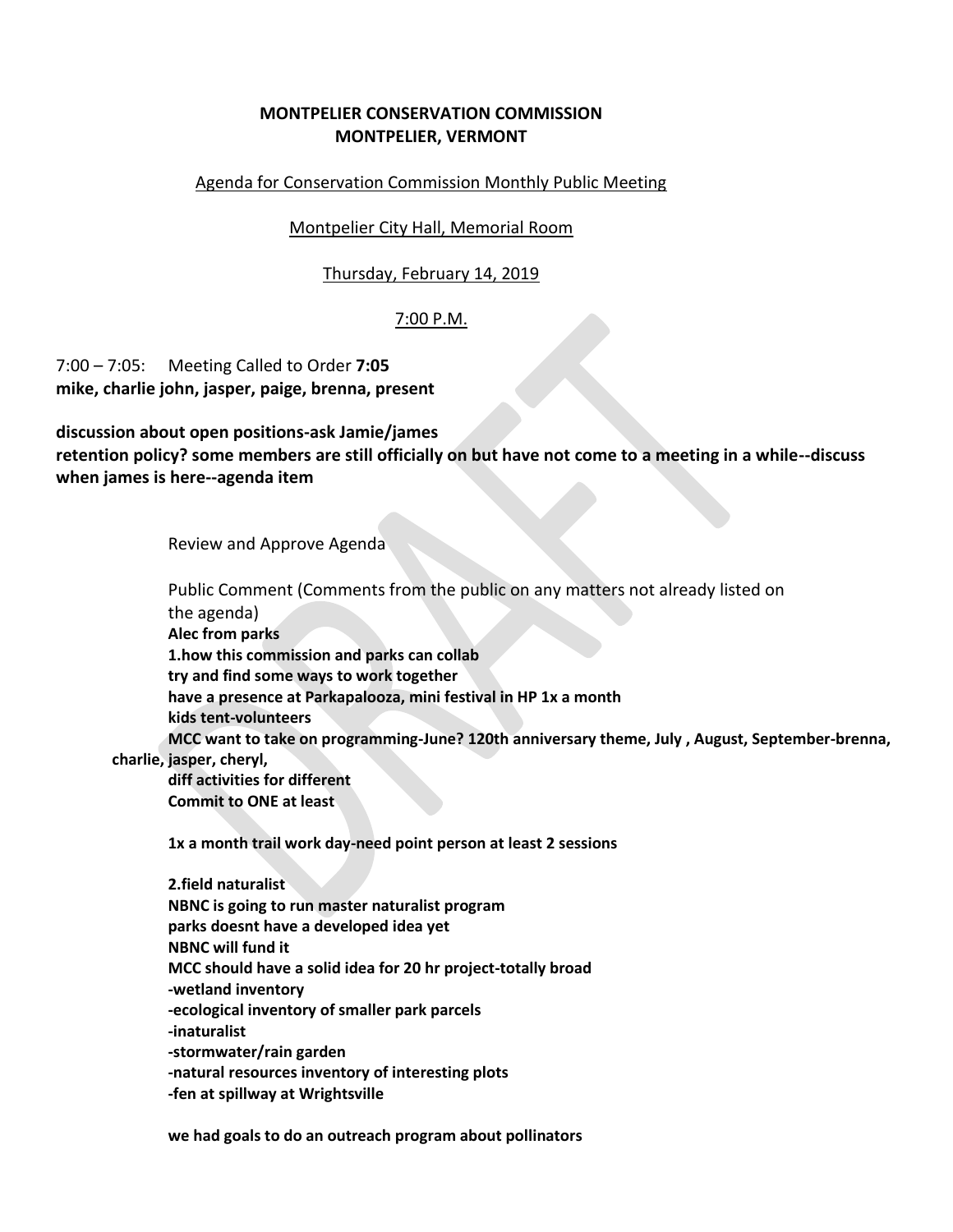#### **HP is trying to revitalize nature trail in the park, so MN can develop interpretive**

-trying to find largest/most important ash trees to use pesticides (tree board) -someone on the commission needs to commit to managing the project -could commit as a group

sean needs project ideas ASAP michael and alec, and charlie can brainstorm ideas alec and eco americorps can support, MCC can hover

Series of naturalist led hikes! city parks-ALL the parks

SUbmit ideas to michael, michael and charlie and alec, some back and pick ideas at next meeting

Going to vote on allocating budget for MN program next meeting

### **3. geoff retiring- july 1**

### **parks commssion wants to honor his service**

always wanted to have flexible conservation fund to buy land and conservation easements-lofty goal name a trail after him Geoff's trees-ash trees

7:05 – 8:00: Review proposals for potential master naturalist projects and choose top ones to bring to Sean at NBNC

> Officially decide if the MCC will be participating in the master naturalist program Options include: project and funding, or potentially only funding Project may be collaboration with Parks Department

8:00 – 8:30: Discuss priorities for coming months, see strategic planning spreadsheet What we've done vs haven't done:

brenna can announce mtgs on FPF

land development projects review-never happened but very important mtg with mike fell through,

conservation fund-katie, paige and brenna will meet to discuss vision and get summary to CC and advertise for members

City master plan

john is doing vernal pools and wetland mapping

rain garden-find out if we got funded in march-15k- MHS green team could help out a lot

Farmers market spot-when we have something to talk about- ash trees?

skills matrix of strategic planning document-claim priorities